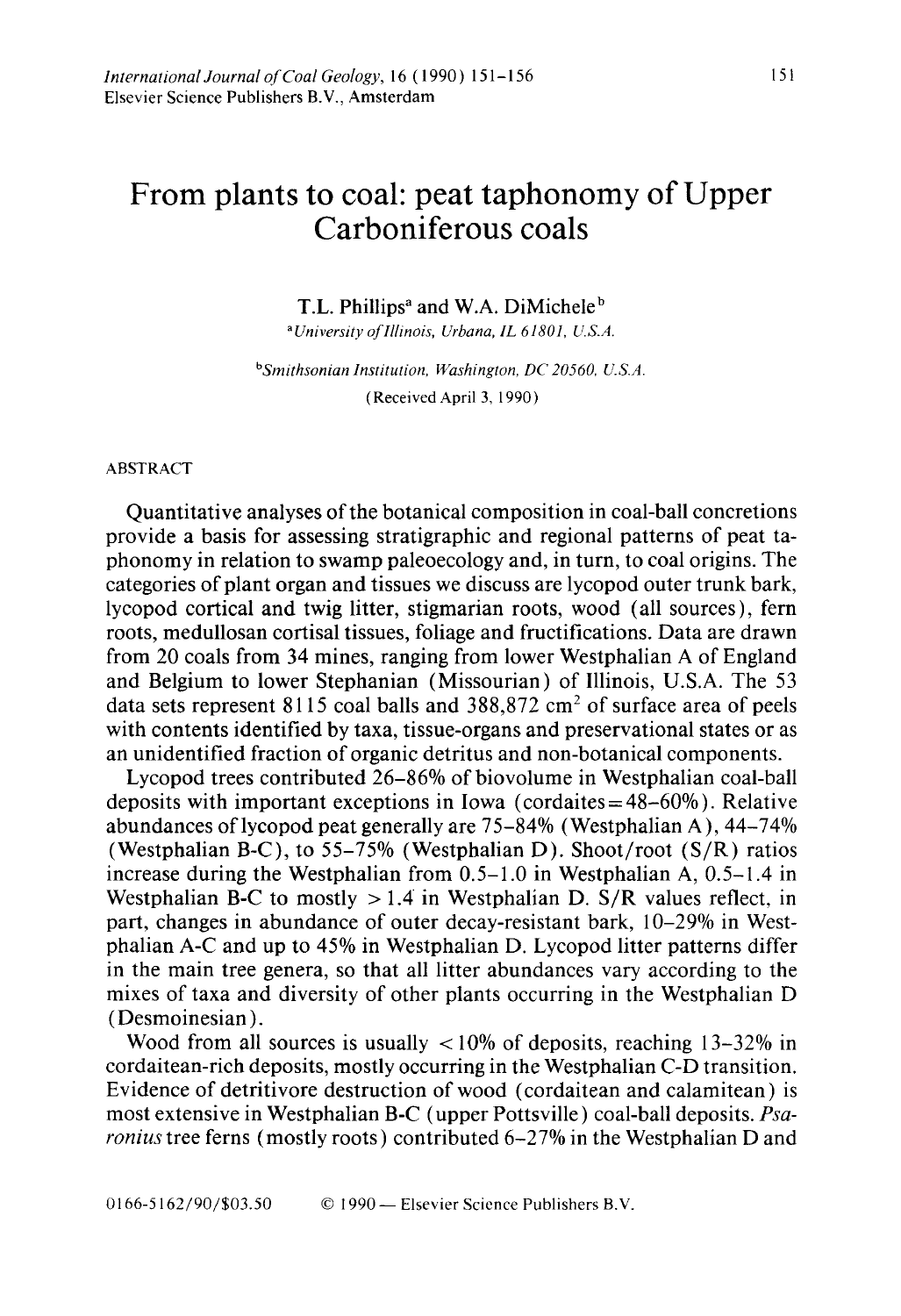33-76% in the Stephanian; seed ferns (mostly medullosan) formed up to 22% of coal-ball contents in these deposits.

Stratigraphic trends of principal taphonomic patterns reflect, in large part, changes in the taxonomic makeup of peat-swamp floras. Westphalian deposits exhibit shifts from stigmarian root-rich peats in the Westphalian A, to mixed stigmarian-cordaitean root peats in Westphalian B-C, to an increase in diversity and sizes of litter types in the Westphalian D. Abundances of lycopod bark, total foliage and fructifications reach maxima in the Westphalian D. Stephanian peats are rich in tree-fern roots with variable distribution in the tissues of other tree types (expecially wood and lycopod bark); sizes of trunk litter suggest larger trees than earlier deposits.

Taphonomic patterns are closely linked both to taxonomic composition of the vegetation and prevailing environmental conditions. Stratigraphic changes in the qualitative and quantitative aspects of peat formation reflect shifts in both composition of peat-swamp floras and in climatic and physical factors attendant to peat accumulation. Dominant plant groups in the lowland habitats of the Late Carboniferous were very distinctive taxonomically (representing at least four classes of vascular plants) and thus differed enormously in the kinds of tissues they produced in their rooting patterns, and in their life histories. This constrasts sharply with woody seed-plant dominance of most post-Paleozoic landscapes. Consequently, extinctions or changes in dominance-diversity patterns lead to major changes in litter accumulation patterns.

The Westphalian D (Desmoinesian) exhibits the greatest diversity and shared dominance and, thus, the most diverse litter and root patterns. Average litter size markedly increased in the middle Westphalian D. Lycopod stem tissues, in particular *Lepidophloios* and *Diaphorodendron* bark, suggest an increase in physical stability of the environment (reduction in disturbance frequency) that permitted lycopod trees to attain large size. Stephanian deposits are consistent with an even more stable swamp environment with still larger trees (tree ferns, medullosans, calamites and the lycopod *Sigillaria)* but generally more severely degraded litter. The relative importance of subsidence regimes versus paleoclimate is discussed as a major factor that may have distinct stratigraphic and regional patterns. Origins of carbonate-to-pyritic coal balls are briefly reviewed as they pertain to taphonomic data and their biases.

DISCUSSION

#### J. Esterle (Univ. Kentucky)

*Question:* Can you comment on the discrepancy between environmental interpretation for pteridosperms, i.e., pteridosperms as stunted plants on top of a domed peat bog verses a level dweller or wet, high-ash peat dwellers?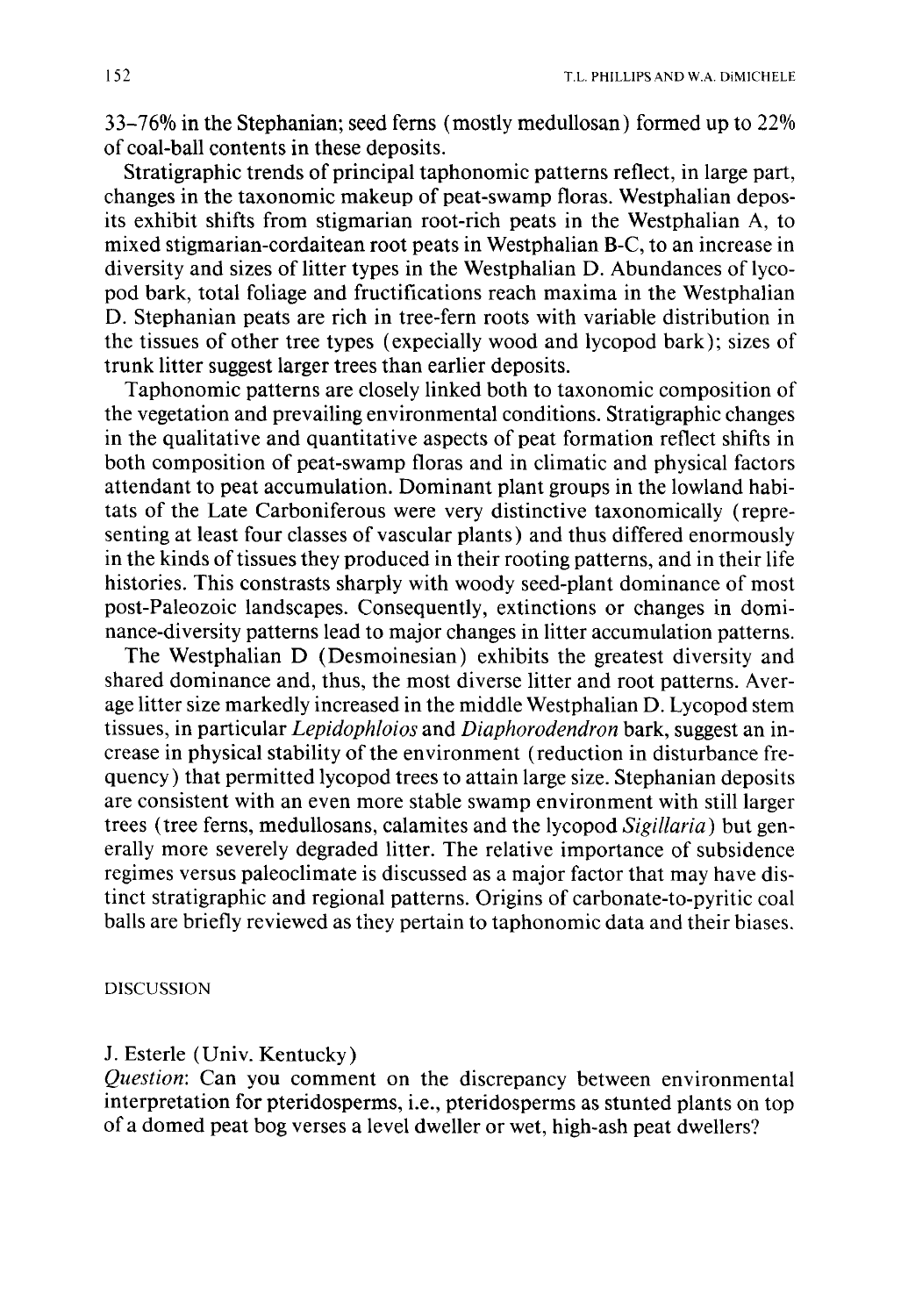*Response:* Perhaps you are referring to the discrepancies between vegetational estimates (interpretations) based on palynology versus those from coal-ball peats, especially for tree ferns. There are major discrepancies between the coal miospore floras (relative abundances) and the actual peat biomass in coal balls for many major tree-fern genera. Tree ferns were massive spore producers and could overwhelm in the spore flora of putative domed peats. We need to find out more directly what the vegetational sources are of peats from which so-called domed deposits were formed. *Medullosa* pteridosperms are not well documented by palynological studies, but they were certainly a common tree type on or near levees and in coal-ball deposits and are commonly associated with mineral-rich bands. If I had to choose potential "doming plants", small *Psaronius* ferns would seem a good possibility.

#### P.C. Lyons (U.S. Geological Survey)

*Comment:* Would you comment on the first occurrence of Carboniferous plant taxa as known from coal-ball plants as compared to compressional floras?

*Response:* Most of the main lycopod tree genera found in Westphalian coal balls have stratigraphic ranges extending far back into the Lower Carboniferous, commonly to the Visean. *Paralycopodites* occurs in the Tournaisian. With the exception of some genera, such as *Lyginopteris,* also with a long stratigraphic range both as compression and coal-ball type preservation, most of the taxa of compressional floras have much shorter stratigraphic ranges. The bulk of the paleofloristic diversity and evolutionary change is found in the non-swamp floras. Peat-swamp floras with the dominants centered in such environments tend to have very long-ranging species and with time relict and sort of "living museums" of ages past. This was particular evident with the lycopod-tree species in the Westphalian. They confined to swamps and suffered extinctions with the loss of such habitats.

#### E.I. Robbins (U.S. Geological Survey)

*Question:* What is the nature of the bark of lycopods? Is it suberinized and highly aromatic like other barks?

*Response:* We use the terms "bark", "roots", "crowns" and others with lycopod trees in order to communicate general ideas despite the fact that lycopod trees are very different from others. The "bark" is particularly different in its role of major support, prolonged longevity and lack of secondary phloem component. We should certainly expect it to have unusual biochemical construction because the outer bark seems the most resistant to decay of any of the abundant tissues found in Upper Carboniferous coals. There are secretions in part of some of the lycopod barks. However, we do not know their composition nor that of the thickened walls in the inner or outer bark. Some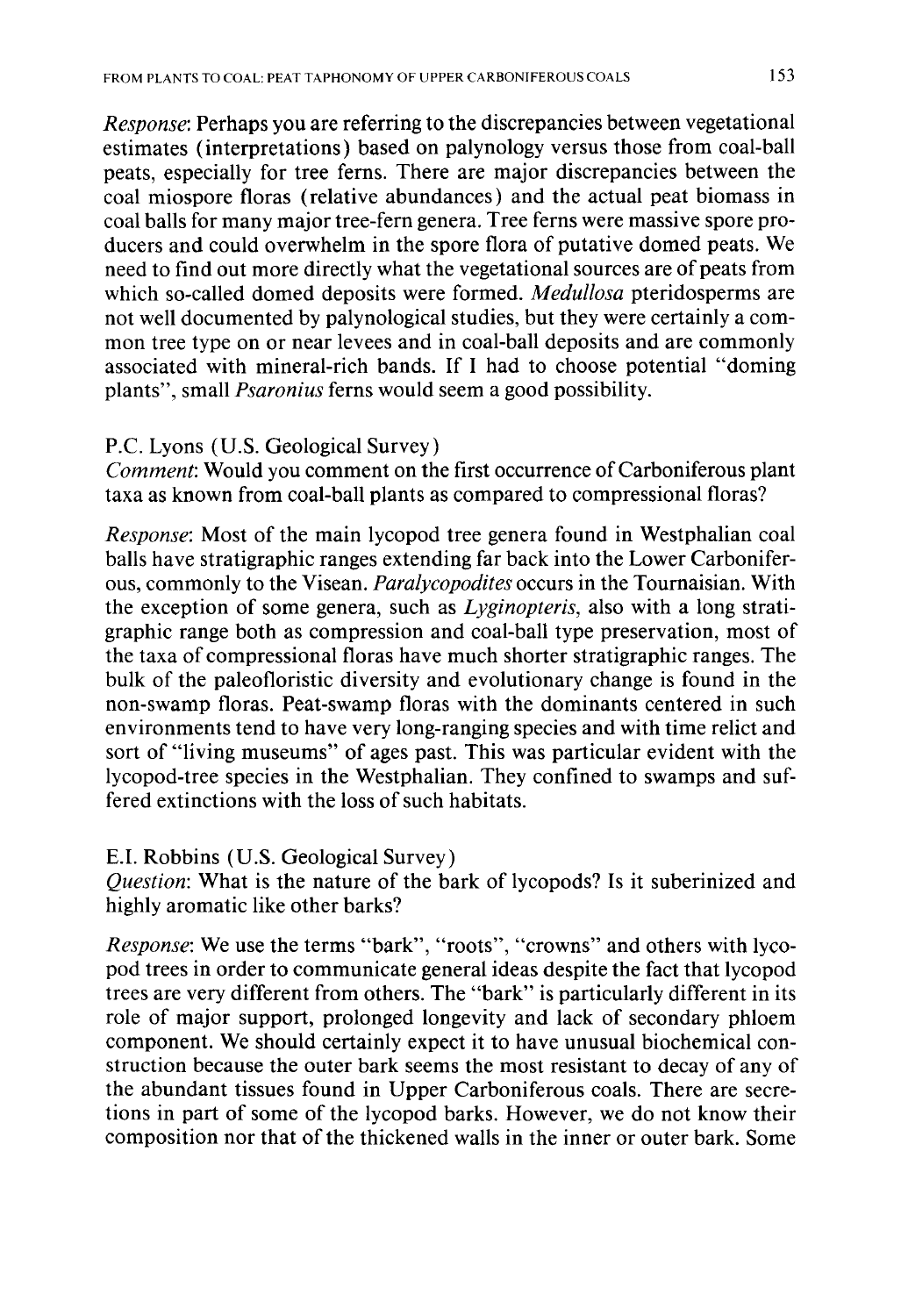preliminary studies by Logan and Thomas ( 1987, New Phytologist, 105:157- 173 ) suggest the possibility of lignins in *Sigillaria* bark.

### T.G. Callcott (Australia)

*Comment:* Please comment on Permian relative to Carboniferous.

*Response:* Coal-ball peats also occur in the north and south temperate Permian coal deposits and in the tropical Permian ones of China. The dominant trees were cordaites in the Kuznets of Siberia; the peats that I have seen were woody and the wood has growth rings. Glossopterids in Gondwanan coal balls also were woody and growth rings are present. Leaf litter was abundant too. In contrast to the Westphalian tropical coal swamps, the dominant temperate Permian tree types were apparently the same kinds as in other lowland habitats - not a special swamp group like the lycopods. In tropical South China, the lycopods, *Psaronius* tree ferns and cordaites continued to the end of the Permian, forming root peats. Although no growth rings are known, the cordaitean roots of China have excentric growth interruptions like those that occur in the Westphalian B-C of Euramerica.

## E.I. Robbins (U.S. Geological Survey)

*Question:* I have never heard any modern ecologist discuss the existence of reduced diversity in modern wetlands. Species lists from modern wetlands are as large as those from plants and pollen work in coals. Where did you get this idea about reduced diversity in the Paleozoic.

*Response*: (1) "Wetlands" cannot be lumped into a single category; although we realize that there is a danger in overgeneralizing. There are differences in species diversity between swamp and non-swamp habitats in deltaic to fluvial settings. This diversity difference is often very great and occurs over short distances, controlled by flooding regimes. It certainly is recognized by many modern ecologists. We exclude marshes from this generalization. (2) Not only are there diversity differences between swamp and non-swamp habitats, there are differences in species composition. Swamps are physically stressful environments. Most species can not grow there and those that can often specialize in such environments. (3) The "idea" that diversity in the Paleozoic was lower than today is an empirical observation - see numerous papers by Knoll, Niklas and Tiffney on Phanerozoic land-plant diversity. Note that this diversity is not "reduced". As Dr. Cross pointed out in the presentation, there was a major *architectural* radiation in vascular plants during the Late Devonian and Early Mississippan. This established, quite literally, the "forest primeval". The entire landscape diversity of Euramerica in the Carboniferous was 1 to 2 orders of magnitude less than today. There may have been fewer than 1,000 species in the Carboniferous tropics compared with more than 100,000 today.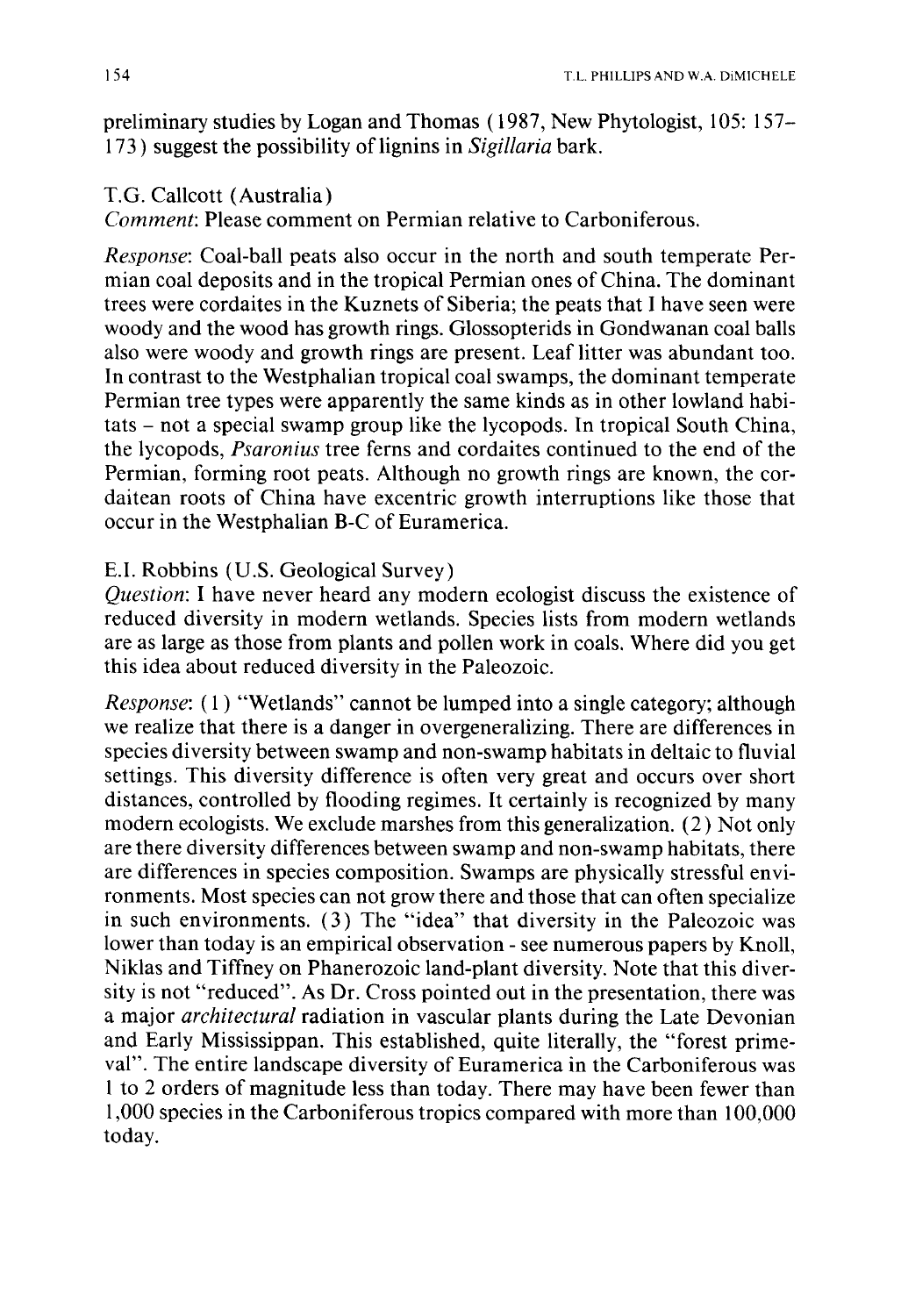### M. Teichmüller (F.R. Germany)

*Question:* Do you have evidence of marsh vegetation, like the calamites in Pennsylvanian-age coal-ball floras? (Question asked by Dr. Teichmüller but not submitted to speaker afterward. Nevertheless, the editors would like a response).

*Response:* "Marsh plants" or herbaceous peat-forming vegetation are viewed rather differently ecologically in the Late Carboniferous coal-swamp environments than today. In the diagram used by Professor Cross and Dr. Teichmiiller, calamites are shown in deeper water than the rest of the swamp forest. Such a setting for calamites may be appropriate in a clastic swamp. In the peat-forming swamps the lycopod trees occupied a range of environments from the deep-standing water habitats progressively toward shallow water or exposed peat. In a way, they occupied an array of habitats now associated with "marshes" or aquatics. There were no known aquatic vascular plants at the time. Herbs apparently occupied the most ephemeral habitats of briefly standing shallow water or exposed peats. *Chaloneria* is an example.

#### W. Pfefferkorn (Univ. Pennsylvania)

*Question:* Could there be tidally influenced areas where herbaceous plants could live because they are out of the water half the time?

*Response:* (1) Yes, of course there could have been such vegetation. The question we can not answer is whether this kind of water-level fluctuation could occur in live coal swamps comprised of the plants we know. Certainly we have no physical evidence of it in coal balls, and the plants do not lead us to conclude it; but we cannot rule out tidal influence, and certainly not brackish-water influence. (2) In the Illinois Basin, Eric Kvale and A1 Archer have identified rhythmites that probably formed along tidally influenced trangressive shorelines. These occur above coals and contain fossil plants. In such instances we infer the presence of vegetation that was periodically inundated by tides, on the ocean side of peat-forming swamps. (Hindostan whetstone beds and shales above Lower Block Coal, Westphalian B and Late Westphalian C). These floras were dominated by pteridosperms with calamites and pteridosperms, and most notably *Lepidodendron* species of various sorts. However, this does not appear to be peat-forming vegetation.

#### R. Stanton (U.S. Geological Survey)

*Question:* Are the fecal pellets stratigraphically restricted or are they habitat specific?

*Response:* Fossil fecal pellets occur at all the coal-ball localities, including larger ones (up to several mm in diameter) than those shown in the woods of the cordaites and calamites. The smaller fecal pellets (less than  $100 \mu m$ ) occur